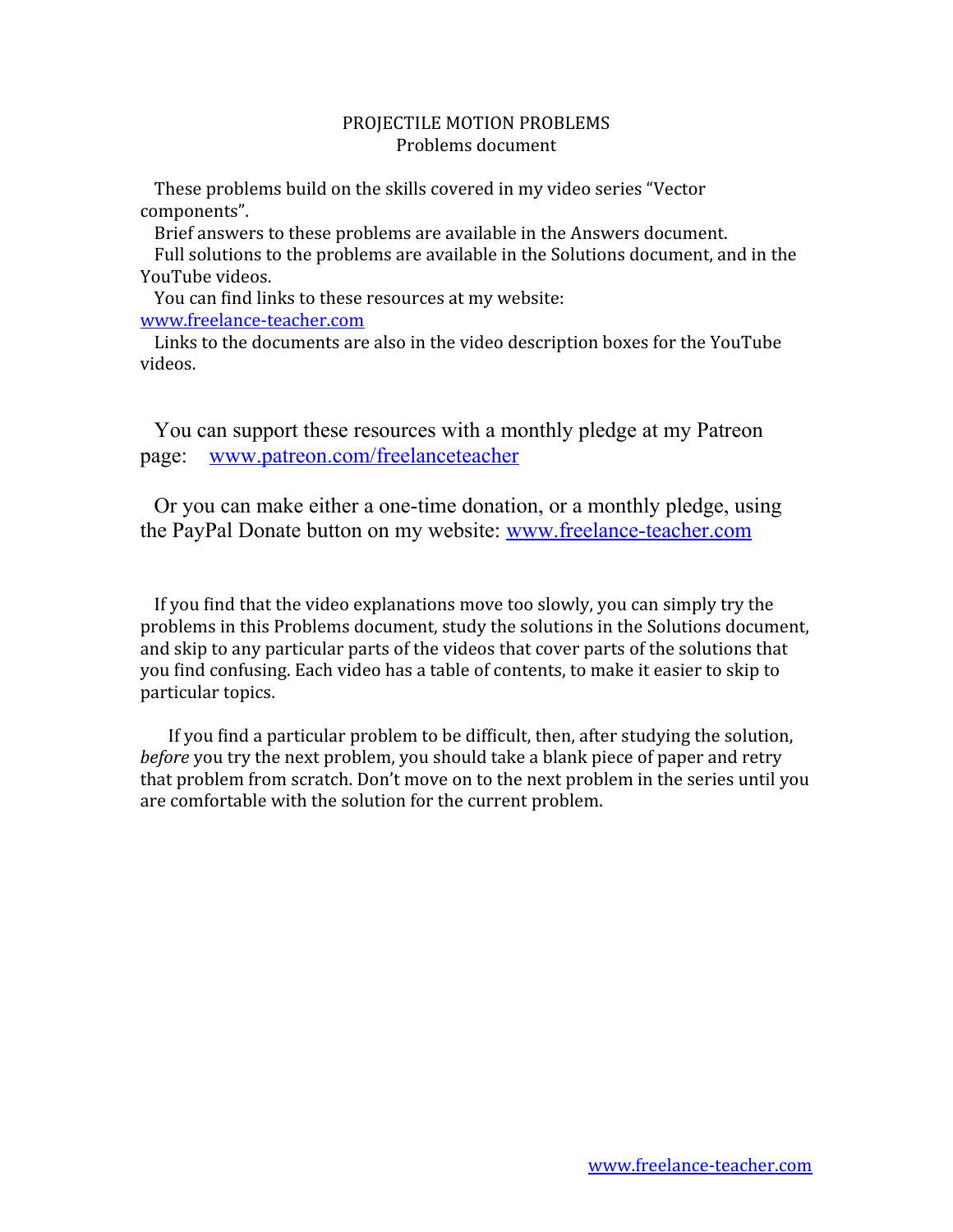## Video (1)

A cannon shoots a ball with initial velocity 20 m/s at an angle of 35° upward from the horizontal. The ball lands at a horizontal distance of 41 m from the cannon. What is the height *H* of the top of the cannon barrel above the ground?

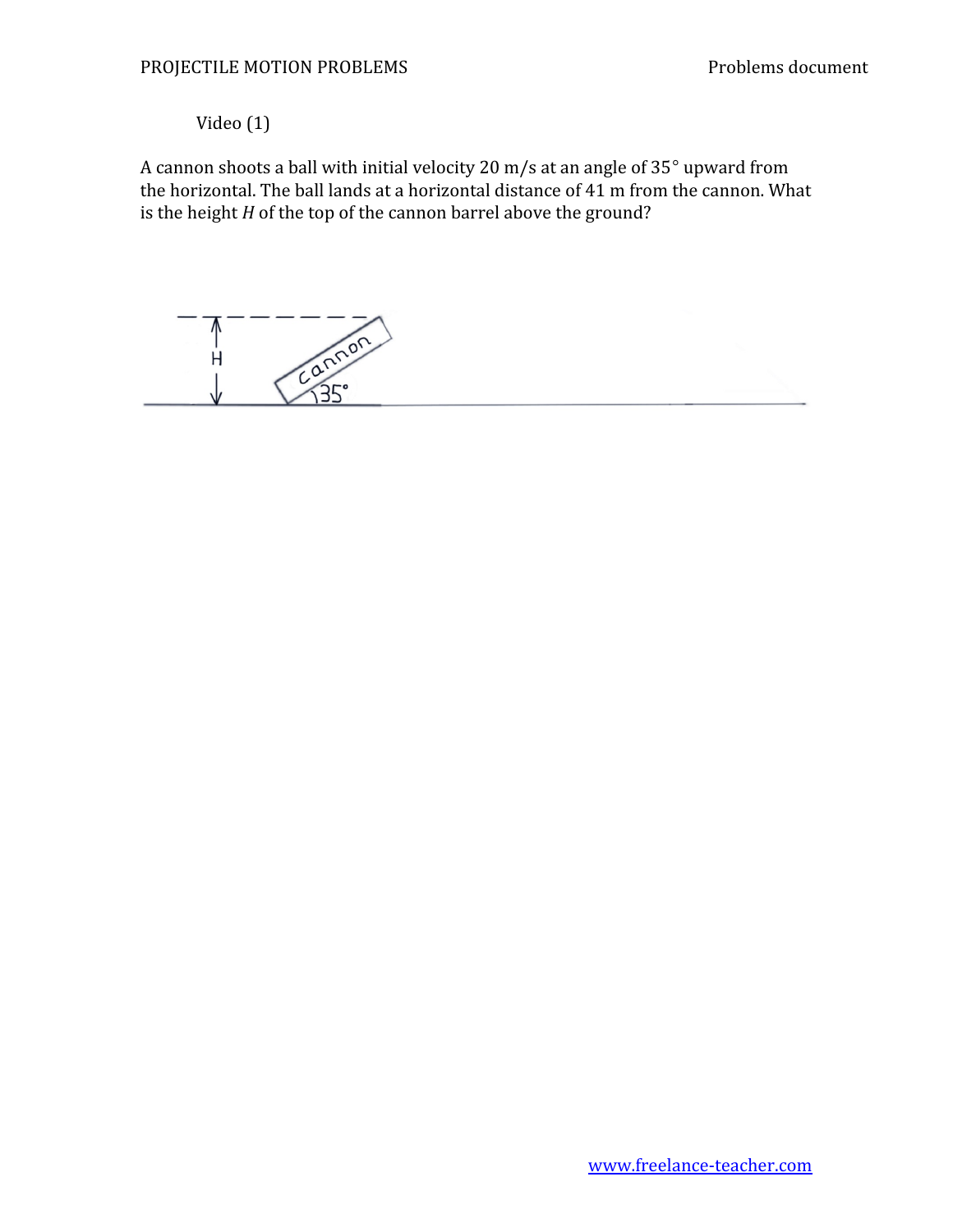Video (2)

An airplane releases a package while diving at a downward angle of 25° below the horizontal. The plane is traveling at a height of 150 m above the ground, with speed 90 m/s, when the package is released.

(a) How far away horizontally from the release point will the package land on the ground?

(b) What is the package's speed when it hits the ground?

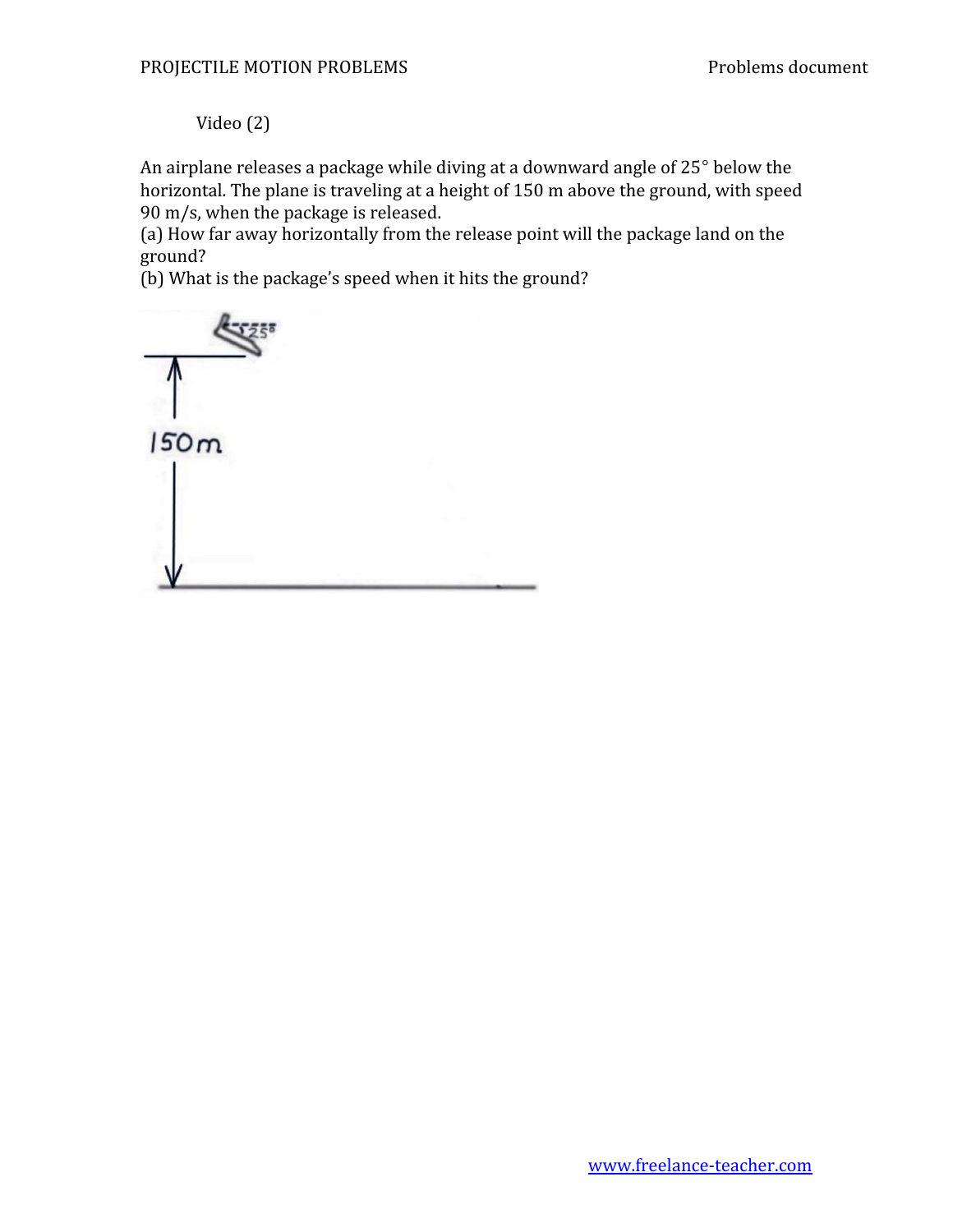## Video (3)

A stunt motorcyclist leaves a horizontal ramp at speed *v0*. The ramp is at a height of *h* above the ground. What horizontal distance *D* from the ramp does the motorcycle travel before it hits the ground?